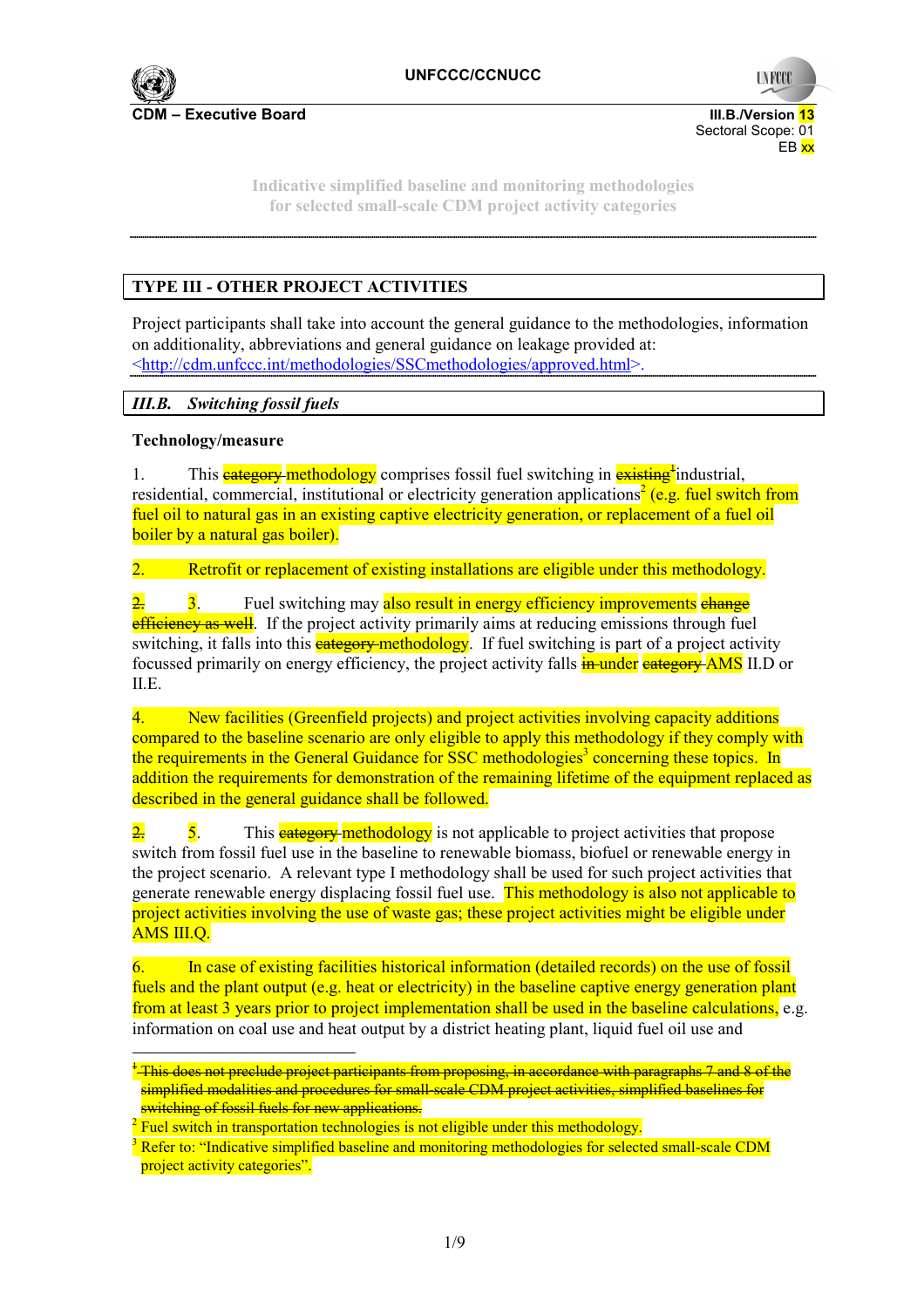

**UNFCC** 

Sectoral Scope: 01

**Indicative simplified baseline and monitoring methodologies for selected small-scale CDM project activity categories** 

en de la provincia de la provincia de la provincia de la provincia de la provincia de la provincia de la provi

### *III.B. Switching fossil fuels (cont)*

electricity generated by a generating unit (records of fuel used and output can be used *in lieu* of actual collecting baseline validation data<sup>4</sup>). For facilities that are less than 3 years old, all historical data shall be available (a minimum of one year data would be required).

7. Multiple fossil fuel switching is not covered under this methodology.

 $\frac{3}{2}$  8. Measures are limited to those that result in emission reductions of less than or equal to  $60$  kt  $CO<sub>2</sub>$  equivalent annually.

#### **Boundary**

 $\frac{4}{10}$ , The project boundary is the physical, geographical site where the fossil fuel switching takes place, and all installations affected by the switching.combustion affected by the fuel- measure occurs.

#### **Baseline**

 $\frac{5}{2}$  10. The emission baseline is the current emissions of the facility expressed as emissions per unit of output.  $(e.g., ke CO<sub>2</sub>e/kWh)$ . Emission coefficients for the fuel used by the generating unit before and after the fuel switch are also needed. IPCC default values for emission coefficients may be used. Baseline emissions shall be determined as follows:

$$
BE_y = EF_{BSL} * Q_y \tag{1}
$$

Where:

 $\overline{a}$ 

 $BE<sub>v</sub>$  Baseline emissions in the project activity in year  $v$  (tCO<sub>2e</sub>)

 $EF_{\text{RST}}$  Emission factor for the baseline situation (tCO<sub>2</sub>/MWh)

 $Q_{y}$  Net output in the project activity in year *y* (MWh)

11. The net output in the project activity  $(Q_y)$  is limited to the installed capacity in the baseline situation, unless it has been demonstrated in accordance with paragraph 4 that the new installation (Greenfield project) or the added capacity has the same baseline scenario.

12. The emission factor in the baseline situation  $(EF_{\text{BSL}})$  is the coefficient for the fossil fuel used in the baseline expressed as emissions per unit of output (e.g. kg  $CO<sub>2</sub>e/kWh$ ).

$$
EF_{BSL} = (FC_{BSL} * EF_{CO2} * NCV) / Q_{BSL}
$$
 (2)

 $\frac{4}{3}$  In the case of coal, the emission coefficient shall be based on test results for periodic samples of the coal purchased if such tests are part of the normal practice for coal purchases.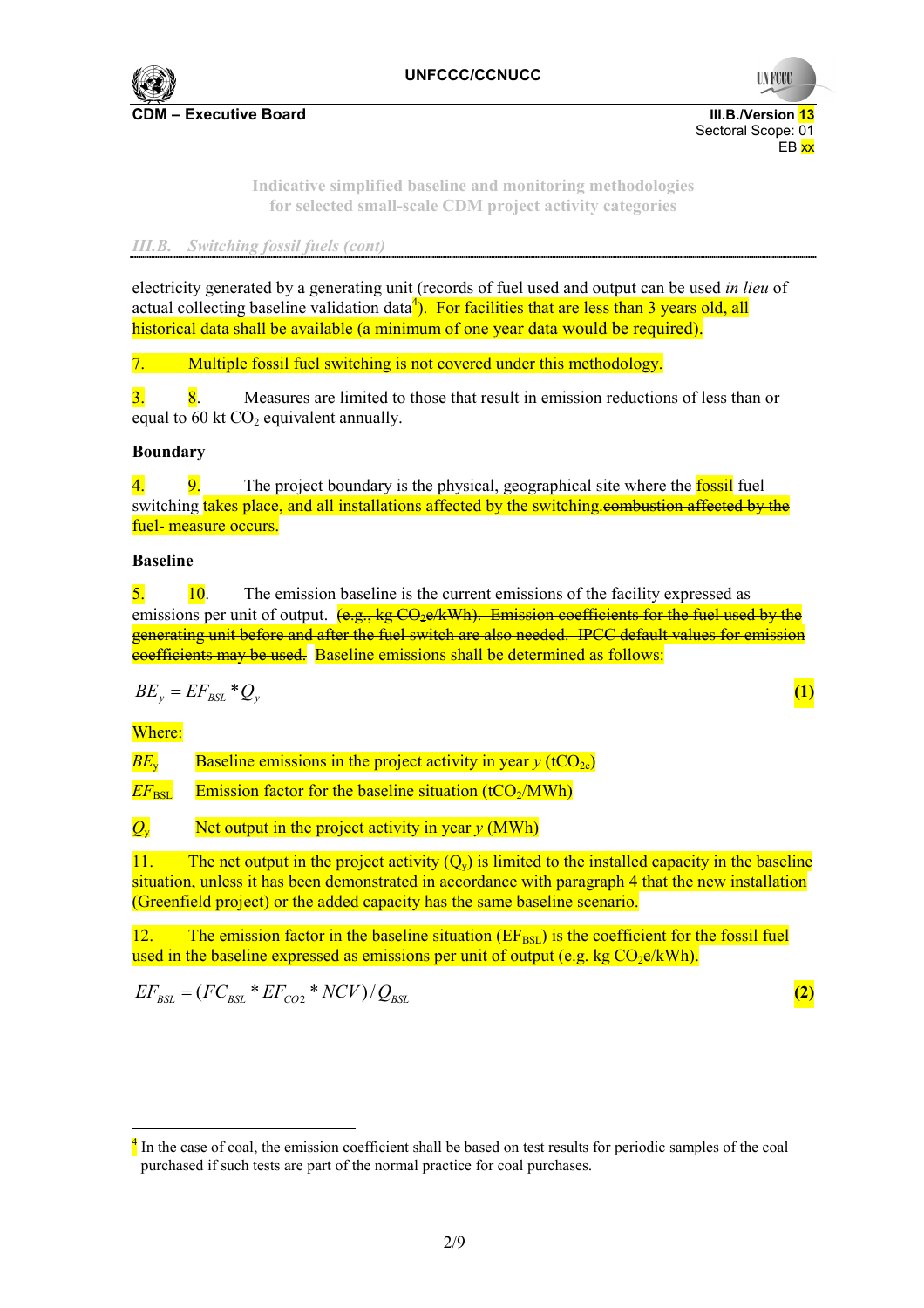

**UNFCCC** 

 Sectoral Scope: 01 en de la provincia de la provincia de la provincia de la provincia de la provincia de la provincia de la provi

> **Indicative simplified baseline and monitoring methodologies for selected small-scale CDM project activity categories**

*III.B. Switching fossil fuels (cont)*

#### Where:

| $FC_{\mathit{BSL}}$           | Total amount of fossil fuel consumed for captive energy generation in the baseline<br>situation in accordance with paragraph 6 (mass or volume unit)                                                   |  |  |  |  |
|-------------------------------|--------------------------------------------------------------------------------------------------------------------------------------------------------------------------------------------------------|--|--|--|--|
| $EF_{CO2}$                    | $CO2$ emission factor for the baseline fossil fuel <sup>5</sup> (tCO <sub>2</sub> /TJ)                                                                                                                 |  |  |  |  |
| $\overline{NCV}$              | Net calorific value for the baseline fossil fuel $(TJ/mass)$ or volume unit) <sup>5</sup>                                                                                                              |  |  |  |  |
| $\overline{Q_{\mathit{BSL}}}$ | Net energy generated in the captive plant in the baseline situation during the<br>corresponding period of time for which the total fuel consumption was taken, in<br>accordance with paragraph 6 (MWh) |  |  |  |  |

#### **Project Activity Emissions**

 $\frac{6}{13}$  Project activity emissions consist of those emissions related with the use of fossil fuel after the fuel switch<del>. IPCC default values for emission coefficients may be used</del> Project emissions are determined as follows:

$$
PE_y = FC_y * EF_{CO2} * NCV
$$
 (3)

Where:

| $PE_{v}$            | Project emissions in the project activity in year $y$ (tCO <sub>2e</sub> )                                                |
|---------------------|---------------------------------------------------------------------------------------------------------------------------|
| $\overline{FC_{v}}$ | Amount of fossil fuel consumed for captive energy generation in the project activity in<br>year $y$ (mass or volume unit) |
| $EF_{CO2}$          | $CO2$ emission factor for fossil fuel (tCO <sub>2</sub> /TJ) <sup>5</sup>                                                 |
| $\overline{NCV}$    | Net calorific value for the fossil fuel $(TJ/mass$ or volume unit) <sup>5</sup>                                           |

## **Leakage**

 $\frac{14}{14}$  No leakage calculation is required.

## **Monitoring**

15. The emission reduction achieved by the project activity will be calculated as the difference between the baseline emissions and the project emissions.

$$
ER_y = BE_y - PE_y \tag{4}
$$

## Where:

 $\overline{a}$ 

 $ER<sub>v</sub>$  Emission reductions in the year *y* (tCO<sub>2</sub>e)

 $<sup>5</sup>$  Reliable local or national data for the emission factor and NCV shall be used; IPCC default values should be</sup> used only when country or project specific data are not available or difficult to obtain.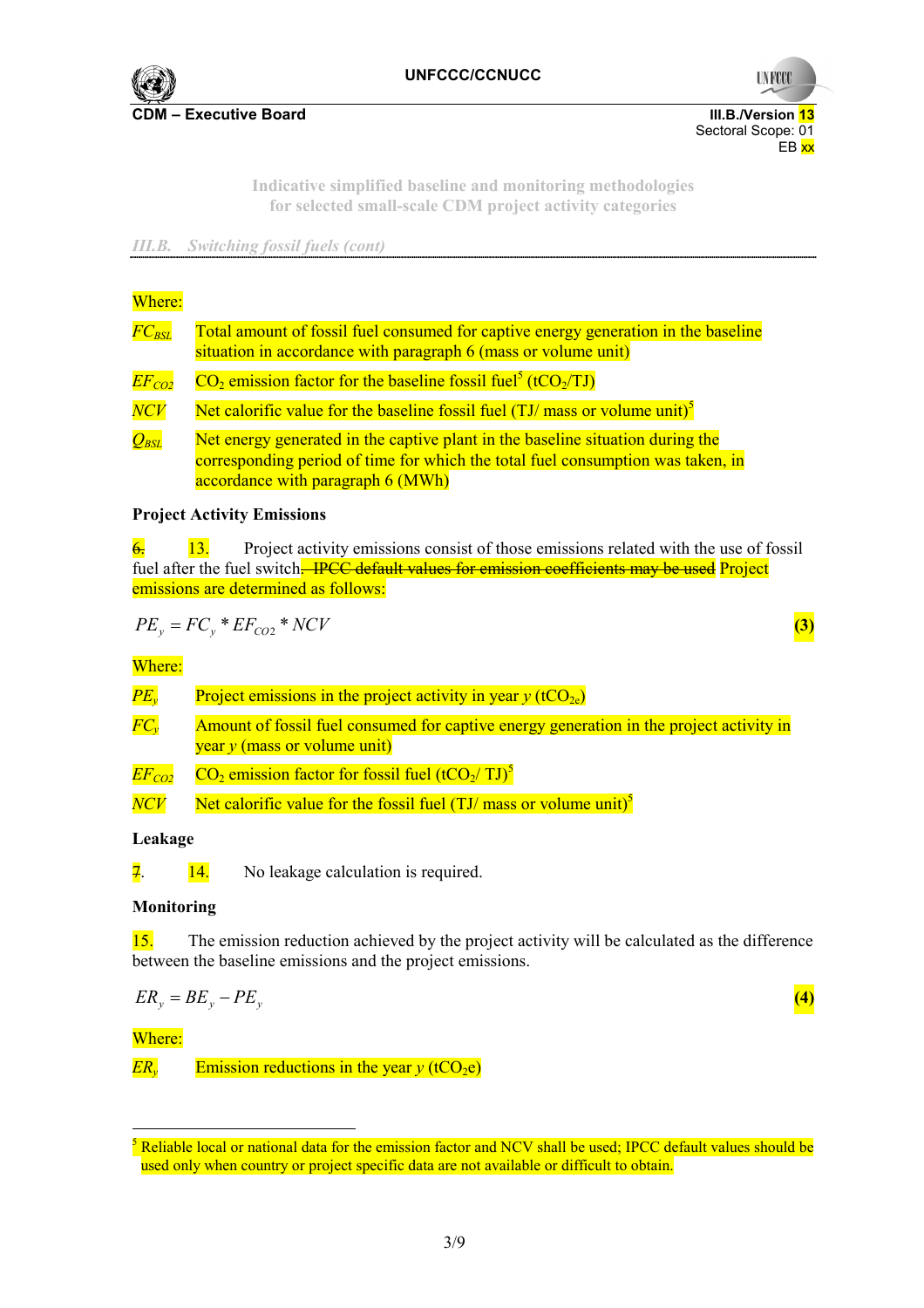**CDM – Executive Board III.B./Version 13** Sectoral Scope: 01

**UNFCCC** 

**Indicative simplified baseline and monitoring methodologies for selected small-scale CDM project activity categories** 

en de la provincia de la provincia de la provincia de la provincia de la provincia de la provincia de la provi

## *III.B. Switching fossil fuels (cont)*

# 9. 16. Monitoring shall **involve include**:

- (a) Monitoring of the fuel use and output for an appropriate period (e.g., a few years, but records of fuel use may be used) prior to the fuel switch being implemented e.g. coal use and heat output by a district heating plant, liquid fuel oil use and electricity generated by a generating unit (records of fuel used and output can be used *in lieu* of actual monitoring);
- $\overline{(a)}$  Monitoring of the fossil fuel use  $\overline{(FC_v)}$  and output after the project activity **fuel switch** has been implemented  $(O_v)$  - e.g. gas use and heat output by a district heating plant, gas use and electricity generated by a generating unit.<sup>6</sup>

10. In the case of coal, the emission coefficient shall be based on test results for periodic samples of the coal purchased if such tests are part of the normal practice for coal purchases.

#### **Project activity under a programme of activities**

The following conditions apply for use of this methodology in a project activity under a programme of activities:

11. 17. In case the project activity involves fossil fuel switching measures, Lleakage emissions resulting from fuel extraction, processing, liquefaction, transportation, re-gasification and distribution of fossil fuels outside of the project boundary shall be considered, as per t<sub>T</sub>he guidance provided in the leakage section of ACM0009. as in annex of this document shall be followed in this regard. In case leakage emissions in the baseline situation is higher than leakage emissions in the project situation, leakage emissions will be set to zero.

In case the project activity involves the replacement of equipment, and the leakage effect of the use of the replaced equipment in another activity is neglected, because the replaced equipment is scrapped, an independent monitoring of scrapping of replaced equipment needs to be implemented The monitoring should include a check if the number of project activity equipment distributed by the project and the number of scrapped equipment correspond with each other. For this purpose, scrapped equipment should be stored until such correspondence has been checked. The scrapping of replaced equipment should be documented and independently verified.

<sup>&</sup>lt;sup>6</sup> The necessary data are probably readily available, but may need to be organized into appropriate records and be supported by receipts for fuel purchases.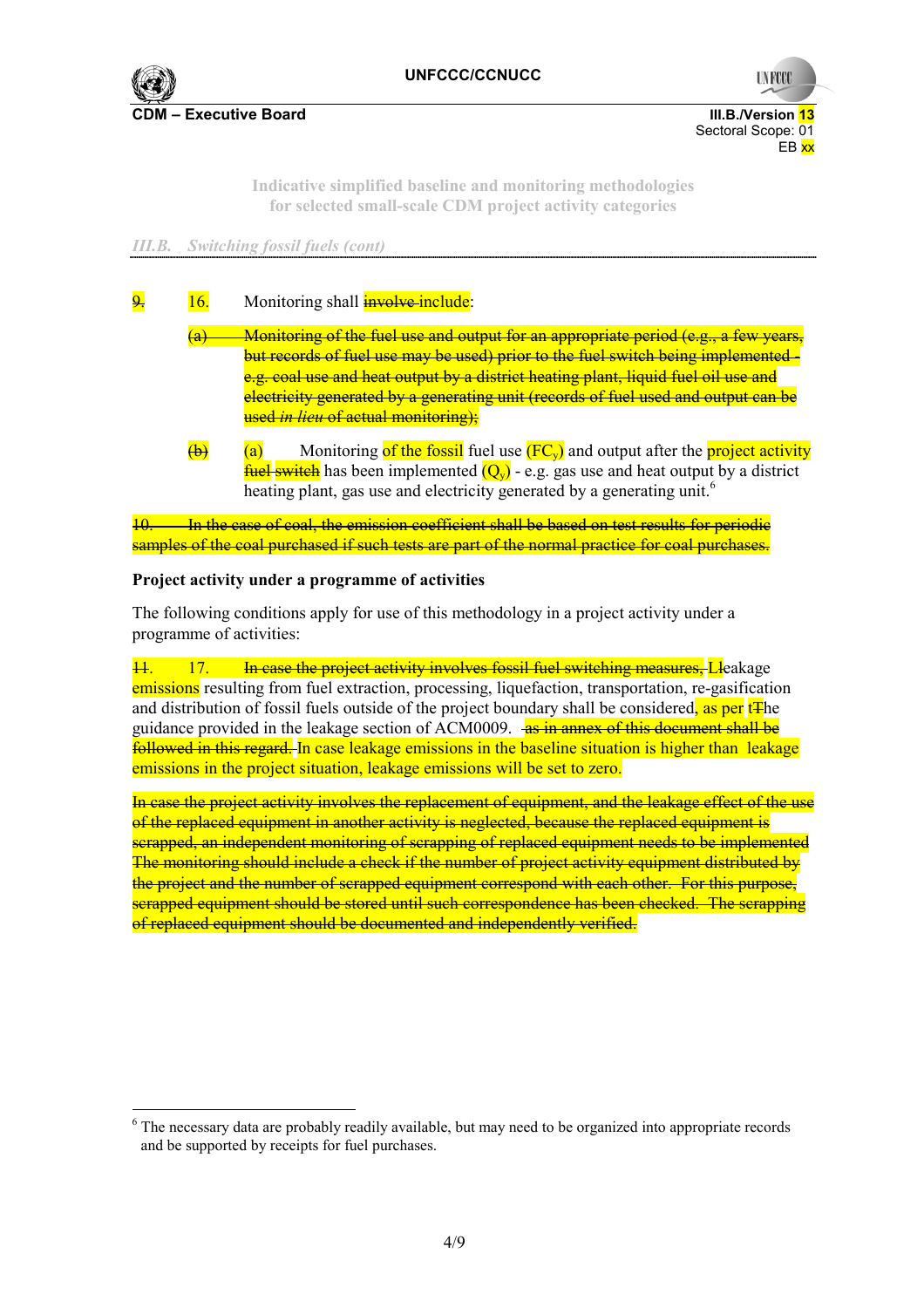

**CDM – Executive Board III.B./Version 13**

Sectoral Scope: 01<br>EB xx en de la provincia de la provincia de la provincia de la provincia de la provincia de la provincia de la provi

**UNFCCC** 

**Indicative simplified baseline and monitoring methodologies for selected small-scale CDM project activity categories** 

*III.B. Switching fossil fuels (cont)*

## Annex 1

# (GUIDANCE ON LEAKAGE BELOW CONCERNS PROJECT ACTIVITY UNDER A PROGRAMME OF ACTIVITIES)

#### Leakage

Leakage may result from fuel extraction, processing, liquefaction, transportation, regasification and distribution of fossil fuels outside of the project boundary. This includes  $m$ ainly fugitive CH<sub>4</sub> emissions and  $CO<sub>2</sub>$  emissions from associated fuel combustion and flaring. In this methodology, the following leakage emission sources shall be considered:<sup>7</sup>

Fugitive CH4 emissions associated with fuel extraction, processing, liquefaction, transportation, re-gasification and distribution of natural gas used in the project plant and fossil fuels used in the grid in the absence of the project activity.

In the case LNG is used in the project plant:  $CO<sub>2</sub>$  emissions from fuel combustion / electricity consumption associated with the liquefaction, transportation, re-gasification and compression into a natural gas transmission or distribution system.

Thus, leakage emissions are calculated as follows:

 $LE_{CH4, v} + LE_{ING, CO2, v}$ 

Where:

| $E\!\!\!E_\nu$      | <b>Leakage emissions during the year y in t CO2e</b>                                                                                                      |
|---------------------|-----------------------------------------------------------------------------------------------------------------------------------------------------------|
| $E\!E_{CH4,\nu}$    | <b>Leakage emissions due to fugitive upstream CH<sub>4</sub> emissions in the year y in</b>                                                               |
|                     | <del>t CO2e</del>                                                                                                                                         |
| $E\!E_{LNG, CO2,v}$ | <b>Leakage emissions due to fossil fuel combustion / electricity consumption</b><br>associated with the liquefaction, transportation, re-gasification and |
|                     | compression of LNG into a natural gas transmission or distribution system                                                                                 |
|                     | during the year y in t CO <sub>2</sub> e                                                                                                                  |
|                     | Note that to the extent that upstream emissions occur in Annex I countries that have                                                                      |
|                     | ratified the Kyoto Protocol, from 1 January 2008 onwards, these emissions should be                                                                       |

excluded, if technically possible, in the leakage calculations.

 $<sup>7</sup>$  The Meth Panel is undertaking further work on the estimation of leakage emission sources in case of fuel</sup> switch project activities. This approach may be revised based on outcome of this work.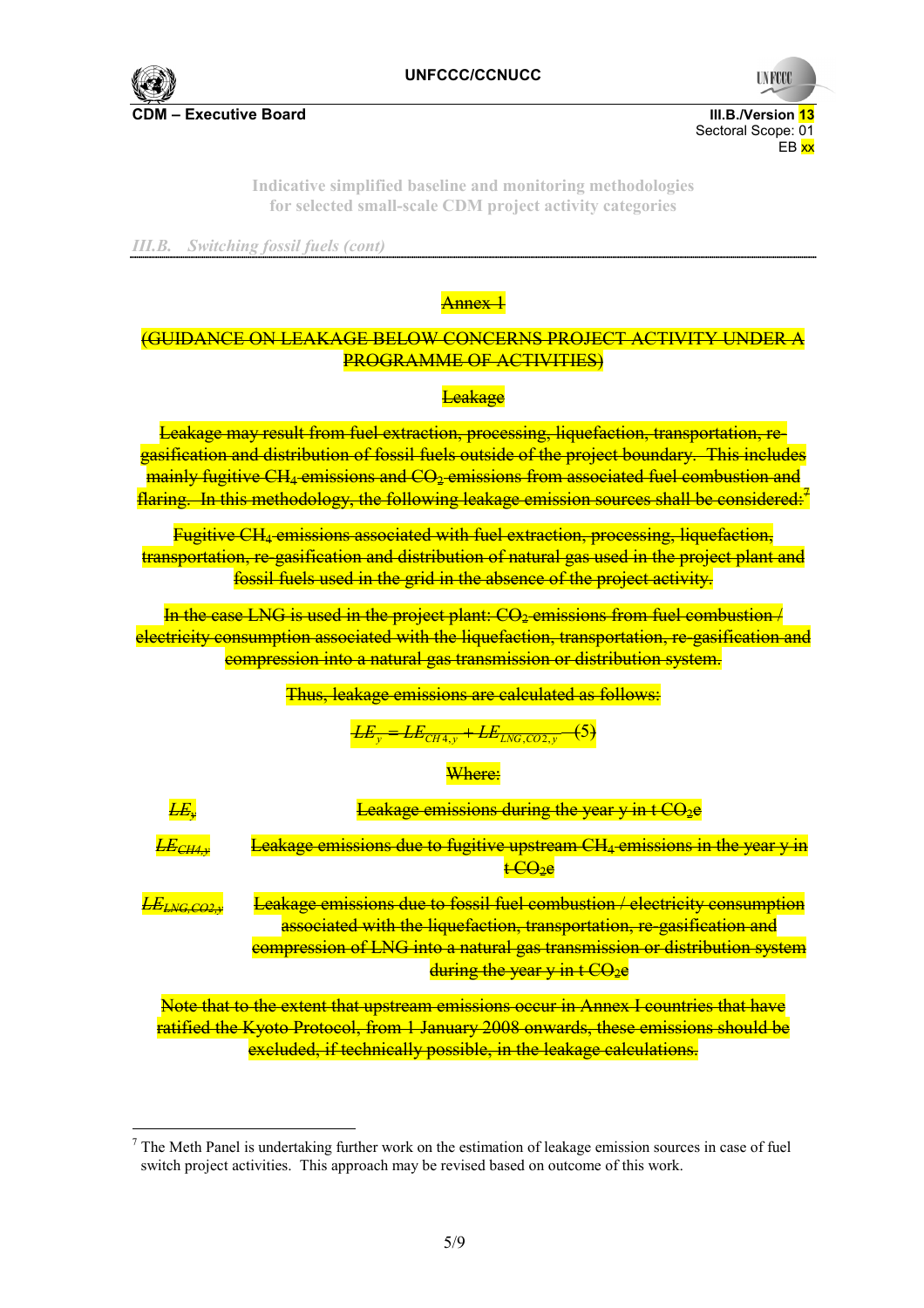

**CDM – Executive Board III.B./Version 13** 



**UNFCCC** 

**Indicative simplified baseline and monitoring methodologies for selected small-scale CDM project activity categories** 

*III.B. Switching fossil fuels (cont)*

*Fugitive methane emissions*

For the purpose of determining fugitive methane emissions associated with the production – and in case of natural gas, the transportation and distribution of the fuels – project participants should multiply the quantity of natural gas consumed in all element processes *i* with a methane emission factor for these upstream emissions (*EF<sub>NG upstream CH4*), and</sub> subtract for all fuel types *k* which would be used in the absence of the project activity the fuel quantities multiplied with respective methane emission factors (*EFk,upstream,CH4*), as follows:

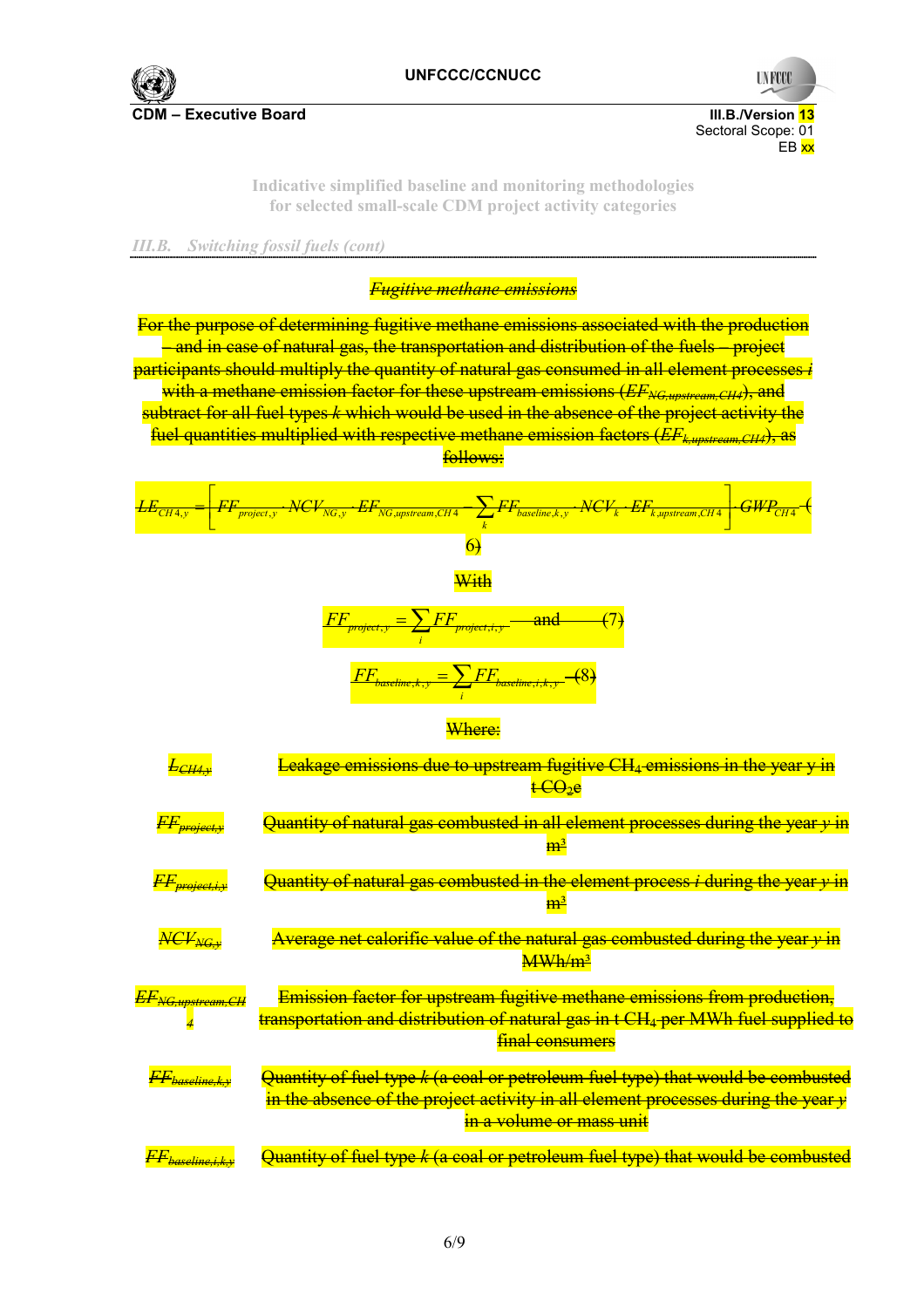

**UNFCCC** 

Sectoral Scope: 01<br>EB xx en de la provincia de la provincia de la provincia de la provincia de la provincia de la provincia de la provi

> **Indicative simplified baseline and monitoring methodologies for selected small-scale CDM project activity categories**

*III.B. Switching fossil fuels (cont)*

|                                                                | in the absence of the project activity in the element process $i$ during the year $y$<br>in a volume or mass unit                                                                                                                      |
|----------------------------------------------------------------|----------------------------------------------------------------------------------------------------------------------------------------------------------------------------------------------------------------------------------------|
| $\textit{NCF}_k$                                               | <b>Average net calorific value of the fuel type k (a coal or petroleum fuel type)</b><br>that would be combusted in the absence of the project activity during the year y                                                              |
|                                                                | in MWh per volume or mass unit                                                                                                                                                                                                         |
| <del>EF<sub>k,upstream,CH4</sub></del>                         | <b>Emission factor for upstream fugitive methane emissions from production of</b><br>the fuel type k (a coal or petroleum fuel type) in t CH <sub>4</sub> per MWh fuel produced                                                        |
| $\overline{G\text{\scriptsize{W}}\text{\scriptsize{P}}_{CH4}}$ | Global warming potential of methane valid for the relevant commitment                                                                                                                                                                  |
|                                                                | <b>period</b>                                                                                                                                                                                                                          |
| <b>TT 71</b>                                                   | <u> a shekara ta 1970, a shekara ta 1971, a shekara ta 1981, a shekara ta 1981, a shekara ta 1981, a shekara ta 1</u><br>$\frac{11}{11}$ 1 $\frac{1}{11}$ 1 $\frac{1}{11}$ $\frac{1}{11}$ $\frac{1}{11}$ $\frac{1}{11}$ $\frac{1}{11}$ |

Where reliable and accurate national data on fugitive CH4 emissions associated with the production, and in case of natural gas, the transportation and distribution of the fuels is available, project participants should use this data to determine average emission factors by dividing the total quantity of CH4 emissions by the quantity of fuel produced or supplied respectively.<sup>8</sup> Where such data is not available, project participants may use the default values provided in Table 2 below. In this case, the natural gas emission factor for the location of the project should be used, except in cases where it can be shown that the relevant system element (gas production and/or processing/transmission/distribution) is predominantly of recent vintage and built and operated to international standards, in which case the US/Canada values may be used.

Note that the emission factor for fugitive upstream emissions for natural gas (*EFNG,upstream,CH4*) should include fugitive emissions from production, processing, transport and distribution of natural gas, as indicated in the Table 2 below. Note further that in case of coal the emission factor is provided based on a mass unit and needs to be converted in an energy unit, taking into account the net calorific value of the coal.

Table 2: Default emission factors for fugitive CH4 upstream emissions

<sup>&</sup>lt;sup>8</sup> GHG inventory data reported to the UNFCCC as part of national communications can be used where country-specific approaches (and not IPCC Tier 1 default values) have been used to estimate emissions.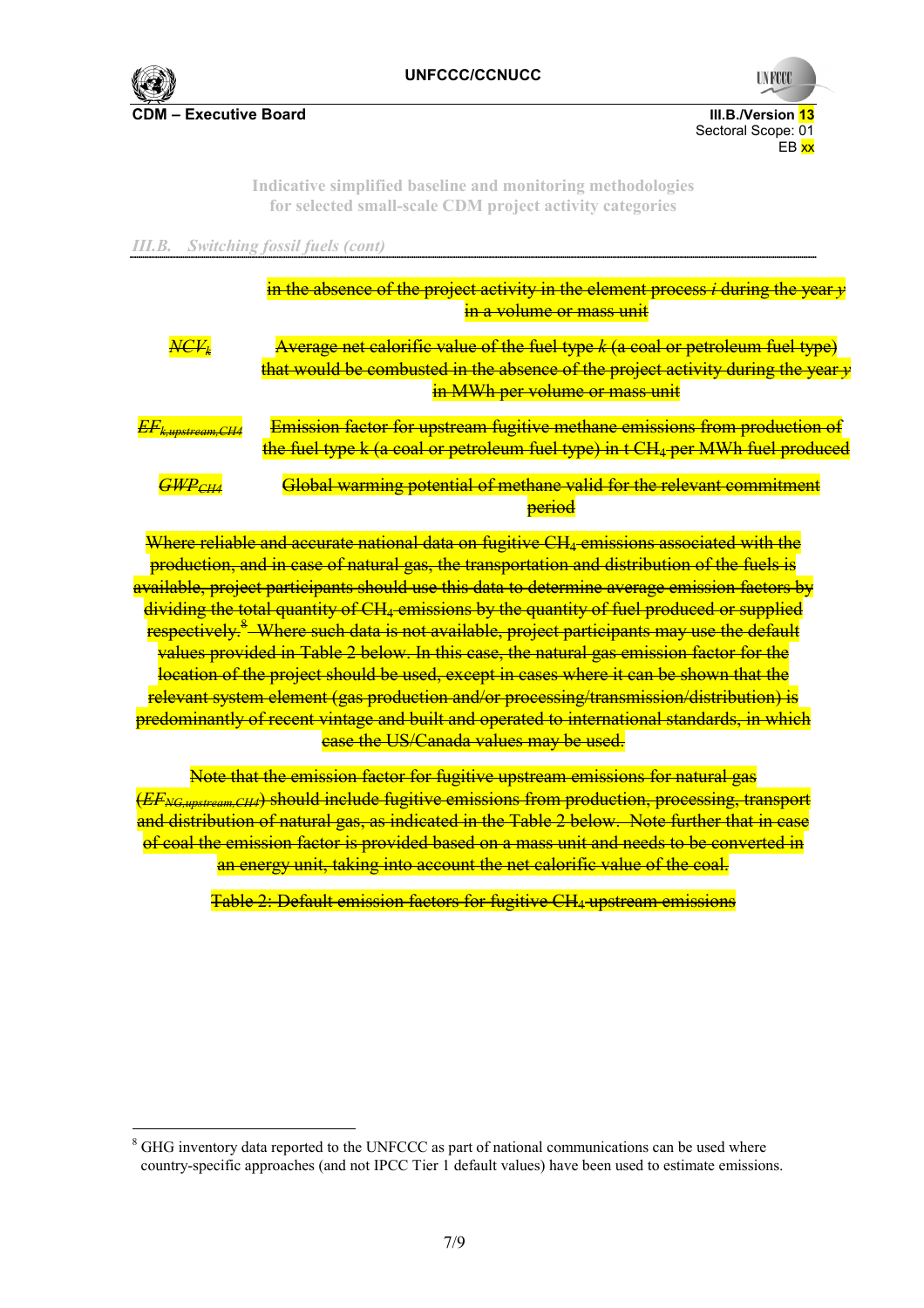**CDM – Executive Board III.B./Version 13** 



**Indicative simplified baseline and monitoring methodologies for selected small-scale CDM project activity categories** 

#### *III.B. Switching fossil fuels (cont)*

| Activity                                      | <b>Unit</b>                   | <b>Default</b><br>emission<br>factor | Reference for the underlying emission<br>factor range in Volume 3 of the 996<br><b>Revised IPCC Guidelines</b> |
|-----------------------------------------------|-------------------------------|--------------------------------------|----------------------------------------------------------------------------------------------------------------|
| Coal                                          |                               |                                      |                                                                                                                |
| Underground mining                            | t CH4 / kt coal               | 13.4                                 | Equations 1 and 4, $p\overline{.4}$ .105 and 1.110                                                             |
| Surface mining                                | t CH4 / kt coal               | 0.8                                  | Equations 2 and $A$ , p.1.108 and 1.110                                                                        |
| Oil                                           |                               |                                      |                                                                                                                |
| Production                                    | $t$ CH4 / PJ                  | 2.5                                  | Tables 1-60 to 1-64, p. 1.129 - 1.131                                                                          |
| Transport, refining and storage               | t CH4 / PJ                    | 1.6                                  | Tables 1-60 to 1-64, p. 1.129 - 1.131                                                                          |
| Total                                         | t CH4 / PJ                    | 4.1                                  |                                                                                                                |
| <b>Natural gas</b>                            |                               |                                      |                                                                                                                |
| <b>USA and Canada</b>                         |                               |                                      |                                                                                                                |
| Production                                    | t $\overrightarrow{CH4}$ / PJ | 72                                   | Table 1-60, p. 1.129                                                                                           |
| Processing, transport and distribution        | <del>t CH4 / R</del> z        | 88                                   | Table 1-60, p. 1.129                                                                                           |
| Total                                         | t CH4/PJ                      | 160                                  |                                                                                                                |
| <b>Eastern Europe and former USSR</b>         |                               |                                      |                                                                                                                |
| Production                                    | f CH4 / PJ                    | 3Q3                                  | Table 1-61, p. 1.129                                                                                           |
| Processing, transport and distribution        | t CH4 / PJ                    | 528                                  | Table 1-61, p. 1.129                                                                                           |
| Total                                         | $t$ CH4 / PJ                  | 921                                  |                                                                                                                |
| <b>Western Europe</b>                         |                               |                                      |                                                                                                                |
| Production                                    | $t$ CH4 / PJ                  | 21                                   | Table 1 62, p. 1.130                                                                                           |
| Processing, transport and distribution        | $t$ CH4 / PJ                  | 85                                   | Table $1-62$ , p. 1.130                                                                                        |
| Total                                         | t CH4 / $PI$                  | 105                                  |                                                                                                                |
| Other oil exporting countries / Rest of world |                               |                                      |                                                                                                                |
| Production                                    | $t$ CH4 / PJ                  | 68                                   | Table 1-63 and 1-64, p. 1.130 and 1.131                                                                        |
| Processing, transport and distribution        | t CH4 / $PI$                  | 228                                  | Table 1-63 and 1-64, p. 1. 1. 30 and 1.131                                                                     |
| Total                                         | t CH4 / $PI$                  | 296                                  |                                                                                                                |

## *CO2 emissions from LNG*

Where applicable,  $CO_2$  emissions from fuel combustion / electricity consumption associated with the liquefaction, transportation, re-gasification and compression of LNG into a natural gas transmission or distribution system (*LELNG,CO2,y*) should be estimated by multiplying the quantity of natural gas combusted in the project with an appropriate emission factor, as follows:



#### Where:

*LELNG,CO2,y* Leakage emissions due to fossil fuel combustion / electricity consumption associated with the liquefaction, transportation, regasification and compression of LNG into a natural gas transmission or